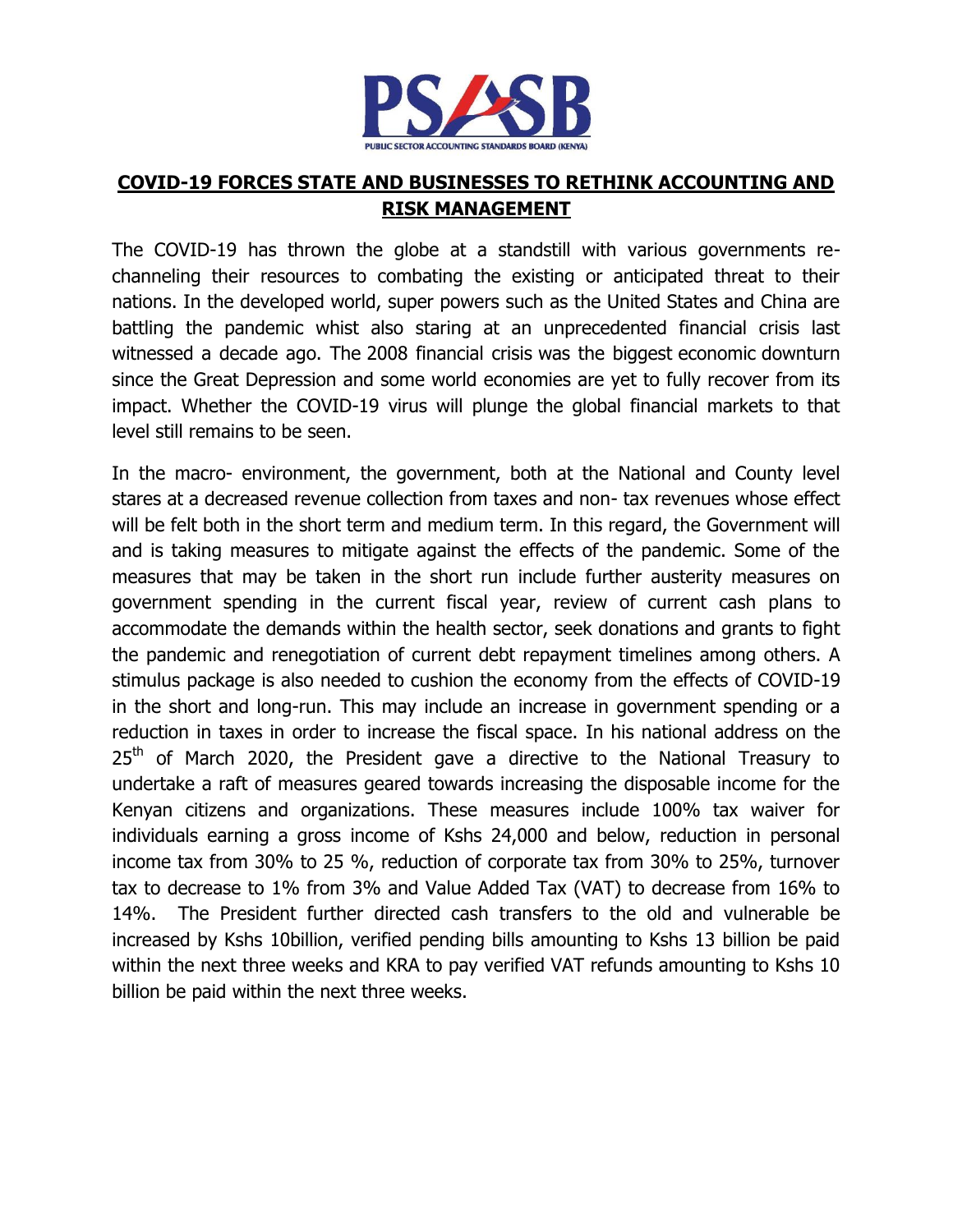

Increased disposable income will provide a cushion for households in these hard economic times and offer them more money at their disposal to spend on necessities like food, shelter and water. In addition, companies and small businesses will afford to keep their employees longer following the relief given on the taxes. Although this move will decrease government revenue in form of taxes, the increased consumption arising from an increase in disposable income is expected to mitigate against hard economic times during and after the pandemic.

In adherence to Government directives, the public sector in Kenya has scaled down its operations to the core essential services with most of the employees working on a rotational basis. This means that service delivery is and will continue to be compromised. Government projects that were ongoing before the pandemic may not be completed before the end of the government's fiscal year ending on June  $30<sup>th</sup>$ . The concept of working from home is new for most Kenyans and even stranger for the Government and public sector at large. Public sector entities need to devise administer creativity to ensure staff productivity through use of technology. Important deadlines also need to be kept in view to ensure seamless continuity of work flow once the pandemic is tamed and things get back to normal.

Large multinationals, medium- sized companies and small enterprises also continue to face unprecedented outcomes from the effects of the pandemic. These effects include decline in revenue, cash flow challenges, increased risk of default by customers, inability to repay debt and other obligations when they fall due, loss of inventory especially for perishable items and increased cost of doing business. Perhaps the worst effect comes from the uncertainty as to when and whether the pandemic will be contained. This uncertainty decreases the ability of businesses to plan for the future and may result to some entities taking stringent precautions while others may take a more relaxed approach in which case both approaches have their pros and cons based on the time it takes to tame the pandemic.

Indiscriminate sale of shares by investors at the Nairobi Stock Exchange (NSE) on the first day COVID-19 was reported in Kenya is a clear demonstration of the effect of the virus on the economy. The total market capitalization shrunk by Sh120 billion in one of the largest declines in a single day in the history of the Nairobi bourse. Kenya Airways estimates that it is losing at least Sh800 million a month, noting that the situation could change more dramatically in coming days as more restrictions in global travel come.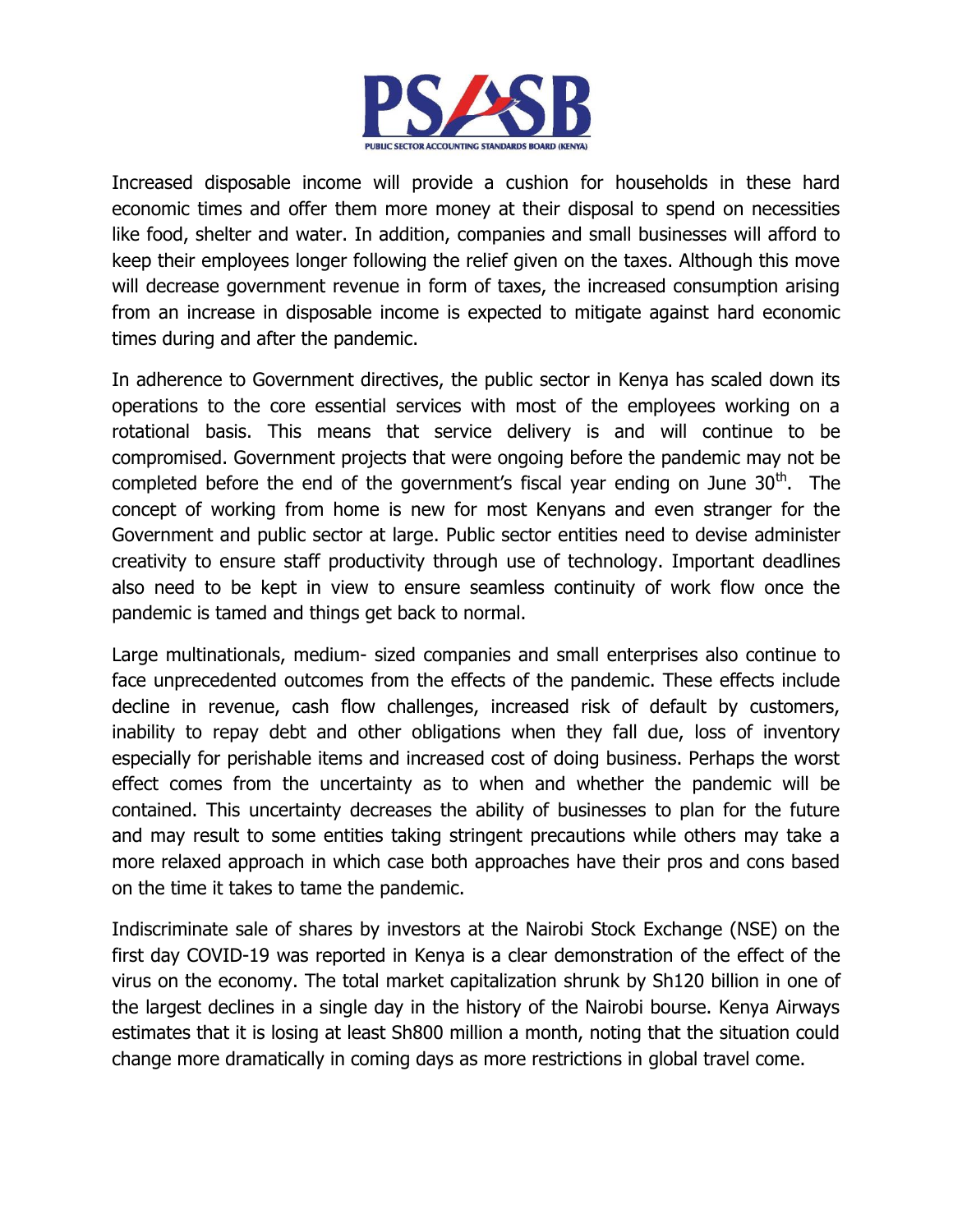

Globally, the International Air Transport Association (IATA) estimates that airlines worldwide are set to lose up to Sh11.3 trillion (\$113 billion) in passenger revenues if the virus spreads further. In view of this, business entities need to review their business insurance policies to evaluate whether, it makes business sense to have business continuity insurance that may absorb such losses that may arise from temporary business closure.

Households are not spared either. In these uncertain times of COVID-19, households need to refocus and re-prioritize on their day to day expenditure. The decrease in disposable income means that households will only spend on necessities and cut- down or totally eliminate on luxuries. Another effect will be increased spending on health care in case the pandemic is untamed. This therefore means that households need to set aside some emergency funds for any unprecedented outcomes.

One of the greatest challenges for accountants during and after this pandemic will be to provide financial reports that promote transparency, relevance, reliability, comparability and understandability. This therefore demands that a detailed assessment is conducted on the effects of the pandemic against international accounting standards in order to ensure periodic and annual financial statements communicate objectively to aid in decision making processes.

| <b>Issue/Expected</b>                                                                                                                                                    | <b>Accounting Standard</b>                                                           | <b>Considerations</b><br>be<br>to                                                                                                                                                                                                                                                                                                                                                 |
|--------------------------------------------------------------------------------------------------------------------------------------------------------------------------|--------------------------------------------------------------------------------------|-----------------------------------------------------------------------------------------------------------------------------------------------------------------------------------------------------------------------------------------------------------------------------------------------------------------------------------------------------------------------------------|
| outcome                                                                                                                                                                  |                                                                                      | made                                                                                                                                                                                                                                                                                                                                                                              |
| lost<br>Decreased revenue,<br>modifications of<br>revenue,<br>revisions<br>contracts,<br>$\mathsf{in}$<br>pricing of commodities and   Revenue from exchange<br>services | IFRS 15: Revenue from<br>contracts<br>with<br>customers and IPSAS 9:<br>transactions | Entities may need to<br>use<br>significant<br>judgment<br>to<br>determine whether a contract<br>exists under the definition of<br>IFRS 15 and to determine the<br>uncertainties of the outbreak<br>revenue accounting<br>on.<br>including the timing<br>and<br>amount of revenue to be<br>recognized in the financial<br>statements.<br>Enhanced<br>disclosures will also need to |
|                                                                                                                                                                          |                                                                                      | be made for ongoing and<br>future contracts.                                                                                                                                                                                                                                                                                                                                      |

Some of the considerations to be made include: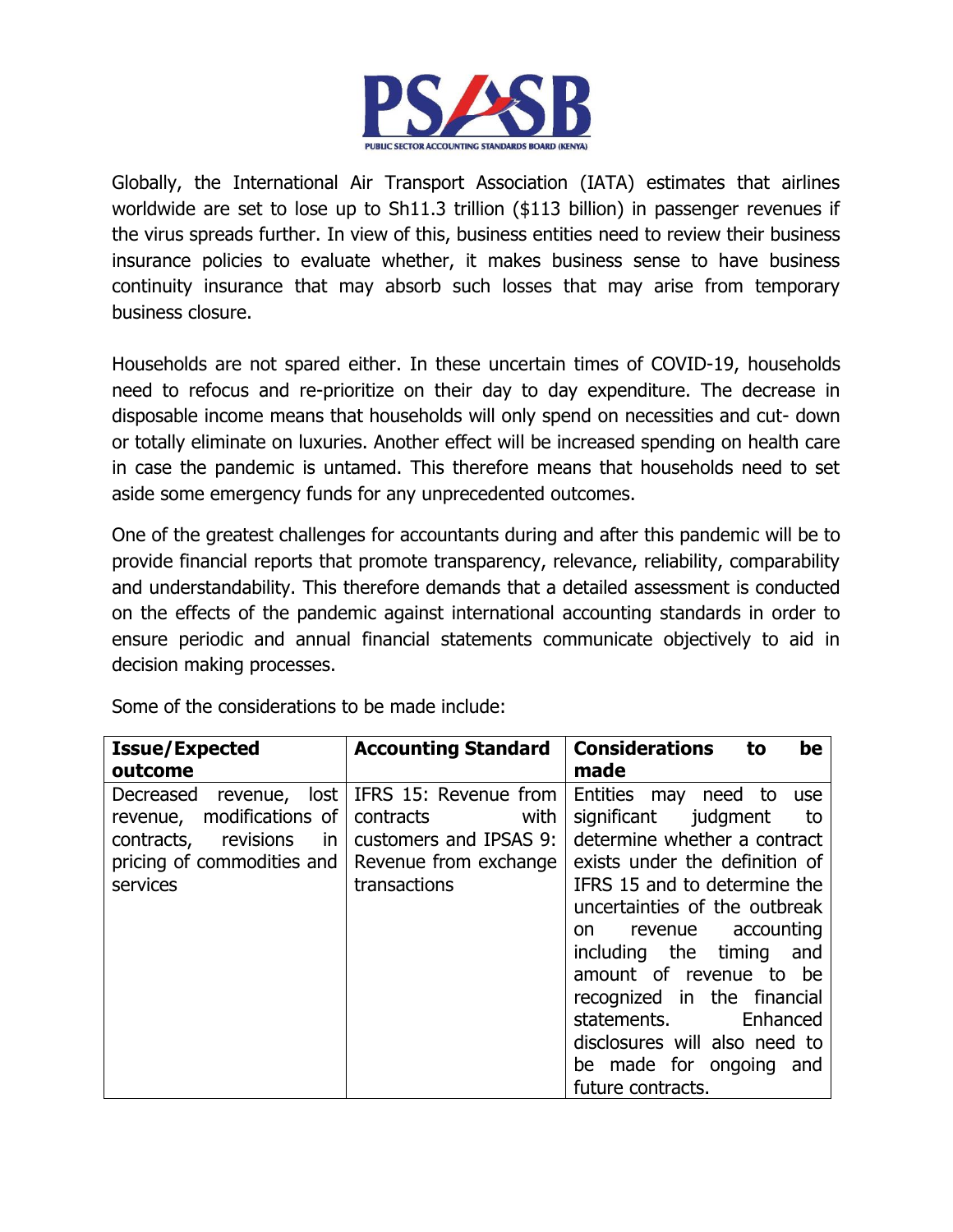

| <b>Issue/Expected</b>                                                                                                                                     | <b>Accounting Standard</b>                                                                           | <b>Considerations</b><br>to<br>be                                                                                                                                                                                                                                                                                                                                                                                                                                                                                                                                                                                                               |
|-----------------------------------------------------------------------------------------------------------------------------------------------------------|------------------------------------------------------------------------------------------------------|-------------------------------------------------------------------------------------------------------------------------------------------------------------------------------------------------------------------------------------------------------------------------------------------------------------------------------------------------------------------------------------------------------------------------------------------------------------------------------------------------------------------------------------------------------------------------------------------------------------------------------------------------|
| outcome                                                                                                                                                   |                                                                                                      | made                                                                                                                                                                                                                                                                                                                                                                                                                                                                                                                                                                                                                                            |
| delayed<br>Decreased<br>$\sqrt{2}$<br>transfers by governments,<br>decreased tax and fees<br>revenues                                                     | <b>IPSAS</b><br>23:<br>Revenue<br>from<br>exchange<br>non-<br>transactions                           | Public sector entities will need<br>to consider the amount and<br>timing of revenue recognized.<br>For example, the probability<br>of transfer of funds by the<br>government may be uncertain<br>and therefore judgment must<br>be applied before revenue is<br>recognized. Both National and<br>County<br>Governments<br>may<br>also include<br>raft<br>a<br>0f<br>measures to reduce or waive<br>fees, licenses and taxes for<br>the citizens. This will<br>also<br>the<br>require judgment<br>in<br>timing<br><b>of</b><br>nature<br>and<br>and<br>revenues<br>an<br>enhancement<br>οf<br>the<br>disclosures in the financial<br>statements. |
| Increased<br>government<br>grants and other forms of<br>assistance to businesses<br>and companies to alleviate<br>effects<br>the<br>οf<br>the<br>pandemic | IAS 20: Accounting for<br>Government grants and<br><b>Disclosures</b><br>οf<br>Government Assistance | Entities will be required to<br>differentiate<br>between<br>government grants and other<br>forms of assistance by the<br>government. IAS 20<br>only<br>covers government grants<br>that are given as subsidies to<br>an organization as a result of<br>a past or future compliance<br>with certain conditions<br>relating to an entity's<br>operations. In the wake of<br>the pandemic Governments<br>may provide tax reductions,<br>rent reductions<br>and<br>government subsidies. All<br>facts and circumstances<br>should be taken into account<br>before IAS 20 is applied as it                                                           |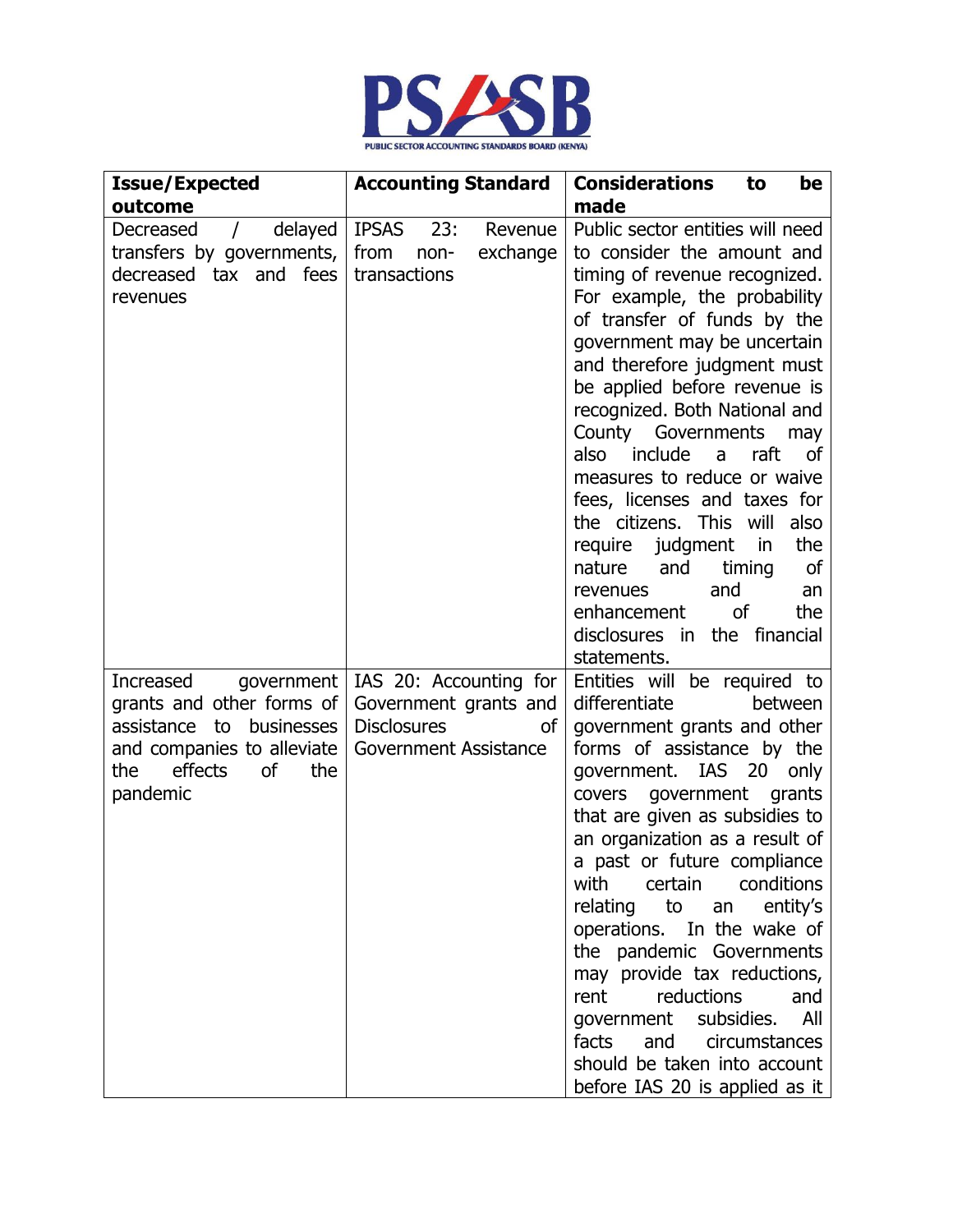

| <b>Issue/Expected</b>                                                                                                                                                                                                                                                                   | <b>Accounting Standard</b>                      | <b>Considerations</b><br>be<br>to                                                                                                                                                                                                                                                                                                                                                                                                                                                                                                                                                                                                                                                                                                 |
|-----------------------------------------------------------------------------------------------------------------------------------------------------------------------------------------------------------------------------------------------------------------------------------------|-------------------------------------------------|-----------------------------------------------------------------------------------------------------------------------------------------------------------------------------------------------------------------------------------------------------------------------------------------------------------------------------------------------------------------------------------------------------------------------------------------------------------------------------------------------------------------------------------------------------------------------------------------------------------------------------------------------------------------------------------------------------------------------------------|
| outcome                                                                                                                                                                                                                                                                                 |                                                 | made                                                                                                                                                                                                                                                                                                                                                                                                                                                                                                                                                                                                                                                                                                                              |
|                                                                                                                                                                                                                                                                                         |                                                 | does not cover other forms of<br>government assistance. For<br>example tax credits may fall<br>under IAS 12 or IAS 20 while<br>a reduction in rent falls under<br>IFRS 16 or IPSAS 13.                                                                                                                                                                                                                                                                                                                                                                                                                                                                                                                                            |
| Expected<br>in<br>increase<br>provision<br>for<br>bad<br>and<br>doubtful debts on financial<br>instruments                                                                                                                                                                              | IFRS 9 and IPSAS 41 on<br>financial instruments | Entities will require to review<br>their<br>scenarios<br>and<br>weightings included in their<br>Expected Credit Loss (ECL)<br>models given the<br>new<br>information on the pandemic.<br>Key consideration is the fact<br>that there will be a credit loss<br>lender<br>if<br>the<br>not<br>is<br>compensated in case of time<br>value for money as it will<br>arise when borrowers<br>will<br>their<br>delay<br>to<br>make<br>contractual obligations.<br>For entities under the IPSAS<br>reporting framework,<br>the<br>consideration will be whether<br>to early adopt IPSAS<br>41<br>which becomes effective 1 <sup>st</sup><br>2022<br>for<br>especially<br>Jan<br>significant<br>entities<br>with<br>financial instruments. |
| Economic<br>packages through tax<br>concessions and rebates.<br>The Government of Kenya<br>has already reduced the<br>corporation tax from 30%<br>to 25% and turnover tax<br>from 3% to 1%. VAT<br>credits amounting to Kshs<br>10billion<br>also<br>were<br>declared by the President. | stimulus   IAS 12: Income taxes                 | <b>The</b><br>considerations entities<br>will need to make include the<br>period within which<br>the<br>concessions take effect. This<br>will determine the rate at<br>which companies with year<br>ends within the year 2020<br>may use a different rate from<br>those whose years ended in<br>December.<br>Additionally, tax credits need                                                                                                                                                                                                                                                                                                                                                                                       |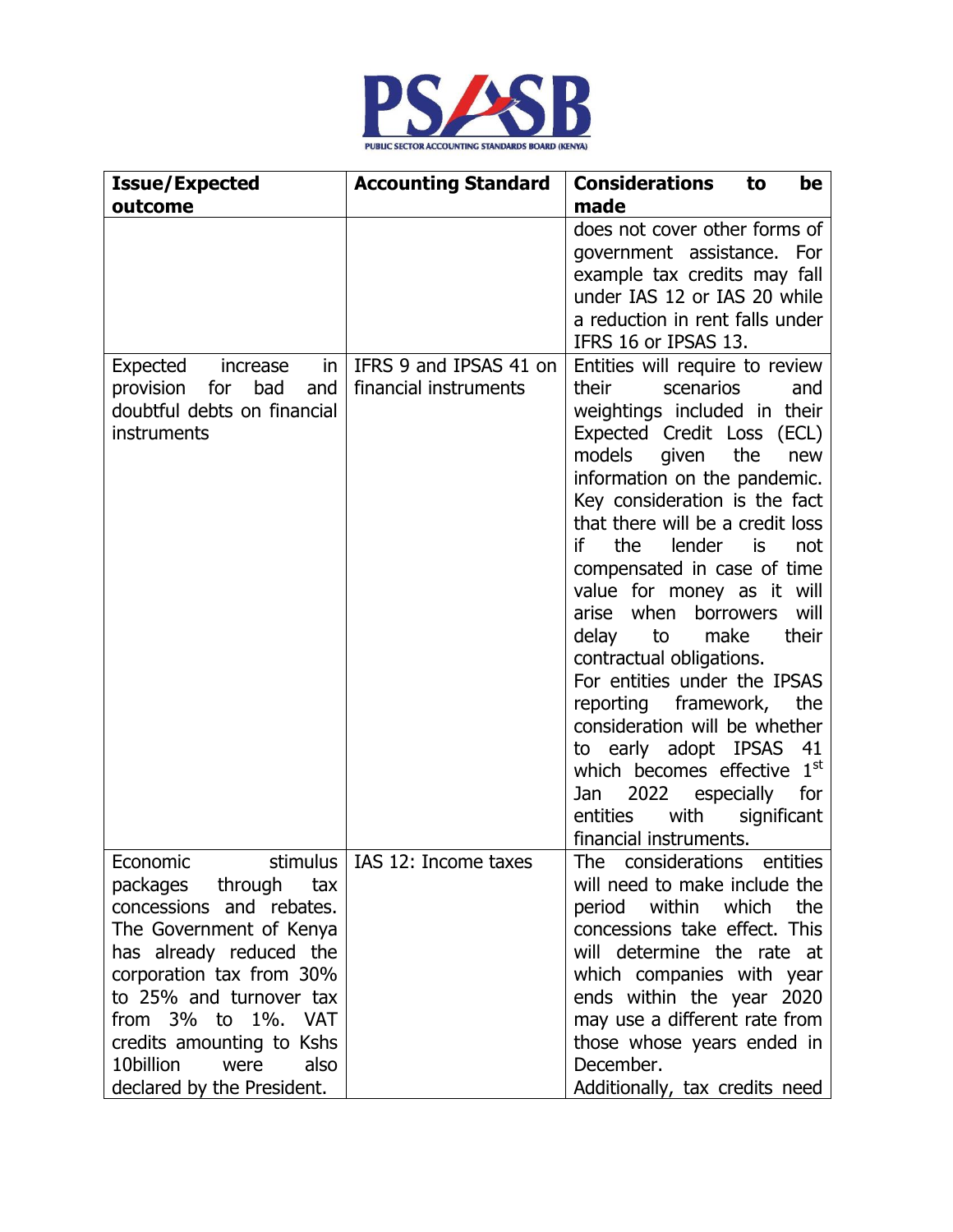

| <b>Issue/Expected</b>                                                                                                                                                                                                                                                             | <b>Accounting Standard</b>                                         | <b>Considerations</b><br>to<br>be                                                                                                                                                                                                                                                                                                                                                                                                                                                                                                                                                                                         |
|-----------------------------------------------------------------------------------------------------------------------------------------------------------------------------------------------------------------------------------------------------------------------------------|--------------------------------------------------------------------|---------------------------------------------------------------------------------------------------------------------------------------------------------------------------------------------------------------------------------------------------------------------------------------------------------------------------------------------------------------------------------------------------------------------------------------------------------------------------------------------------------------------------------------------------------------------------------------------------------------------------|
| outcome                                                                                                                                                                                                                                                                           |                                                                    | made                                                                                                                                                                                                                                                                                                                                                                                                                                                                                                                                                                                                                      |
|                                                                                                                                                                                                                                                                                   |                                                                    | to be assessed as to whether<br>they meet the definition of<br>government grants under IAS<br>20 or whether they should be<br>offset against future<br>tax<br>payments which would then<br>fall under IAS 12.                                                                                                                                                                                                                                                                                                                                                                                                             |
| Going concern- As many   IPSAS 1 and IAS 1<br>entities grapple with the<br>pandemic, not all entities<br>will be able to bear its<br>brunt. Some of the most<br>affected are the airlines,<br>the<br>businesses<br>and<br>$\mathsf{in}$<br>hospitality and<br>tourism<br>sectors. |                                                                    | Entities<br>are<br>supposed<br>to<br>evaluate<br>their<br>ability<br>to<br>continue as a going concern<br>and whether the assumption<br>of<br>going<br>concern<br><b>is</b><br>appropriate at the reporting<br>date.<br>The extent of evaluation will<br>from<br>business<br>to<br>vary<br>business depending on the<br>nature and magnitude of the<br>effects of the pandemic.                                                                                                                                                                                                                                           |
| Events after the period end                                                                                                                                                                                                                                                       | IAS 10 and IPSAS 14 on<br>after<br>events<br>the<br>reporting date | The<br>considerations<br>to<br>be<br>made include as to whether<br>the COVID-19 pandemic and<br>its effects are adjusting or<br>adjusting<br>non-<br>events<br>especially for entities whose<br>year-end was 31 <sup>st</sup> December<br>2019. Where judgment is<br>made that these events were<br>non- adjusting, decisions on<br>the detail and nature of<br>disclosures in the financial<br>statements should be made.<br>This assessment will also<br>depend on the sector and<br>nature of business of the<br>company irrespective<br>οf<br>whether the effects of the<br>pandemic are favorable or<br>unfavorable. |